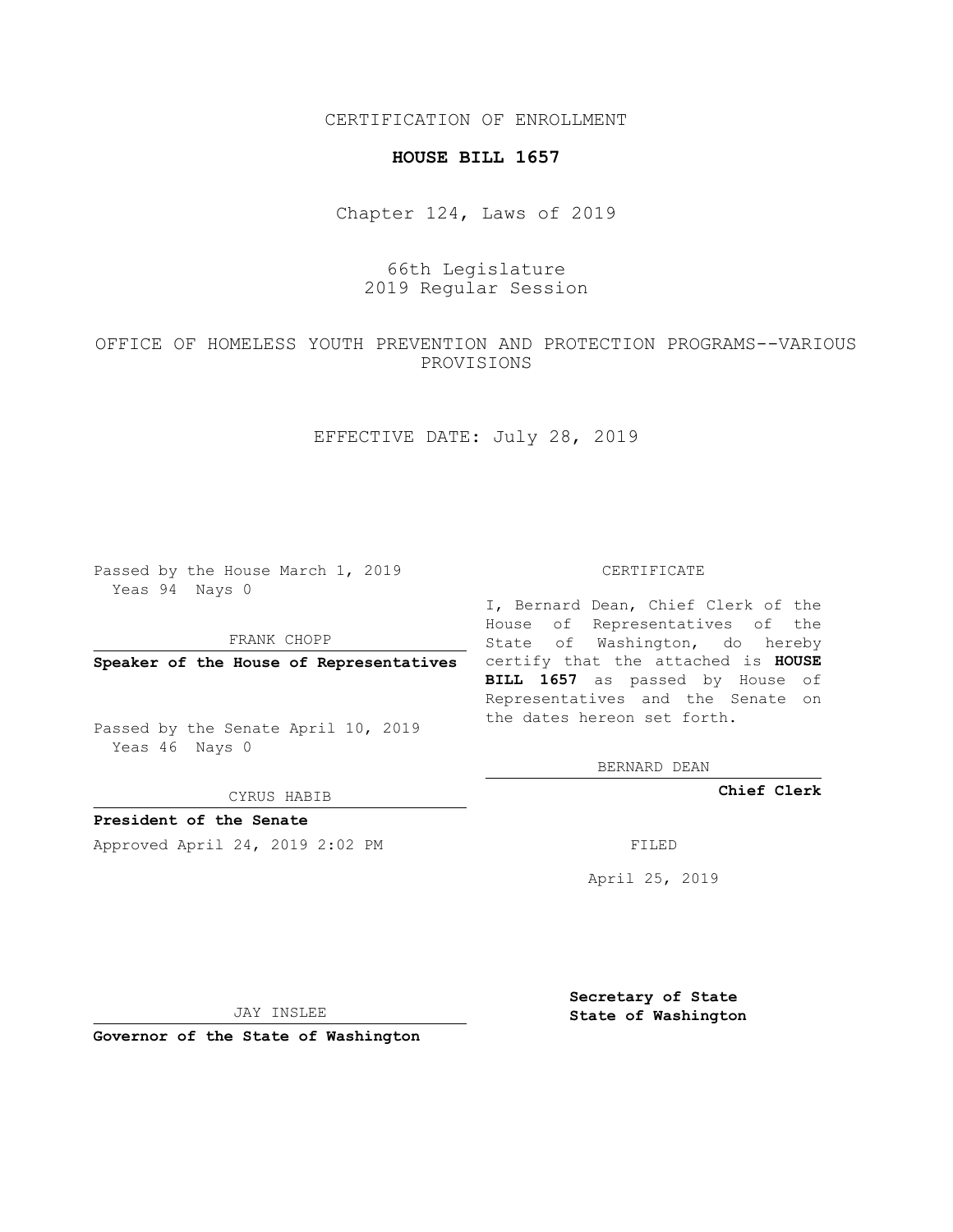### **HOUSE BILL 1657**

Passed Legislature - 2019 Regular Session

## **State of Washington 66th Legislature 2019 Regular Session**

**By** Representatives Callan, Eslick, Kilduff, Leavitt, Senn, Dolan, Lovick, Frame, Dent, Corry, Appleton, Ryu, Robinson, Jinkins, Goodman, Doglio, Fey, Macri, Ormsby, and Davis; by request of Department of Commerce

Read first time 01/28/19. Referred to Committee on Human Services & Early Learning.

 AN ACT Relating to services provided by the office of homeless youth prevention and protection programs; and amending RCW 13.32A.160, 43.185C.010, 43.185C.315, 43.330.700, 43.330.705, and 43.330.710.4

5 BE IT ENACTED BY THE LEGISLATURE OF THE STATE OF WASHINGTON:

6 **Sec. 1.** RCW 13.32A.160 and 2000 c 123 s 19 are each amended to 7 read as follows:

 (1) When a proper child in need of services petition to approve an out-of-home placement is filed under RCW 13.32A.120, 13.32A.140, or 13.32A.150 the juvenile court shall: (a)(i) Schedule a fact- finding hearing to be held: (A) For a child who resides in a place other than his or her parent's home and other than an out-of-home placement, within five calendar days unless the last calendar day is a Saturday, Sunday, or holiday, in which case the hearing shall be held on the preceding judicial day; or (B) for a child living at home or in an out-of-home placement, within ten days; and (ii) notify the 17 parent, child, and the department of such date; (b) notify the parent 18 of the right to be represented by counsel and, if indigent, to have counsel appointed for him or her by the court; (c) appoint legal counsel for the child; (d) inform the child and his or her parent of the legal consequences of the court approving or disapproving a child

p. 1 HB 1657.SL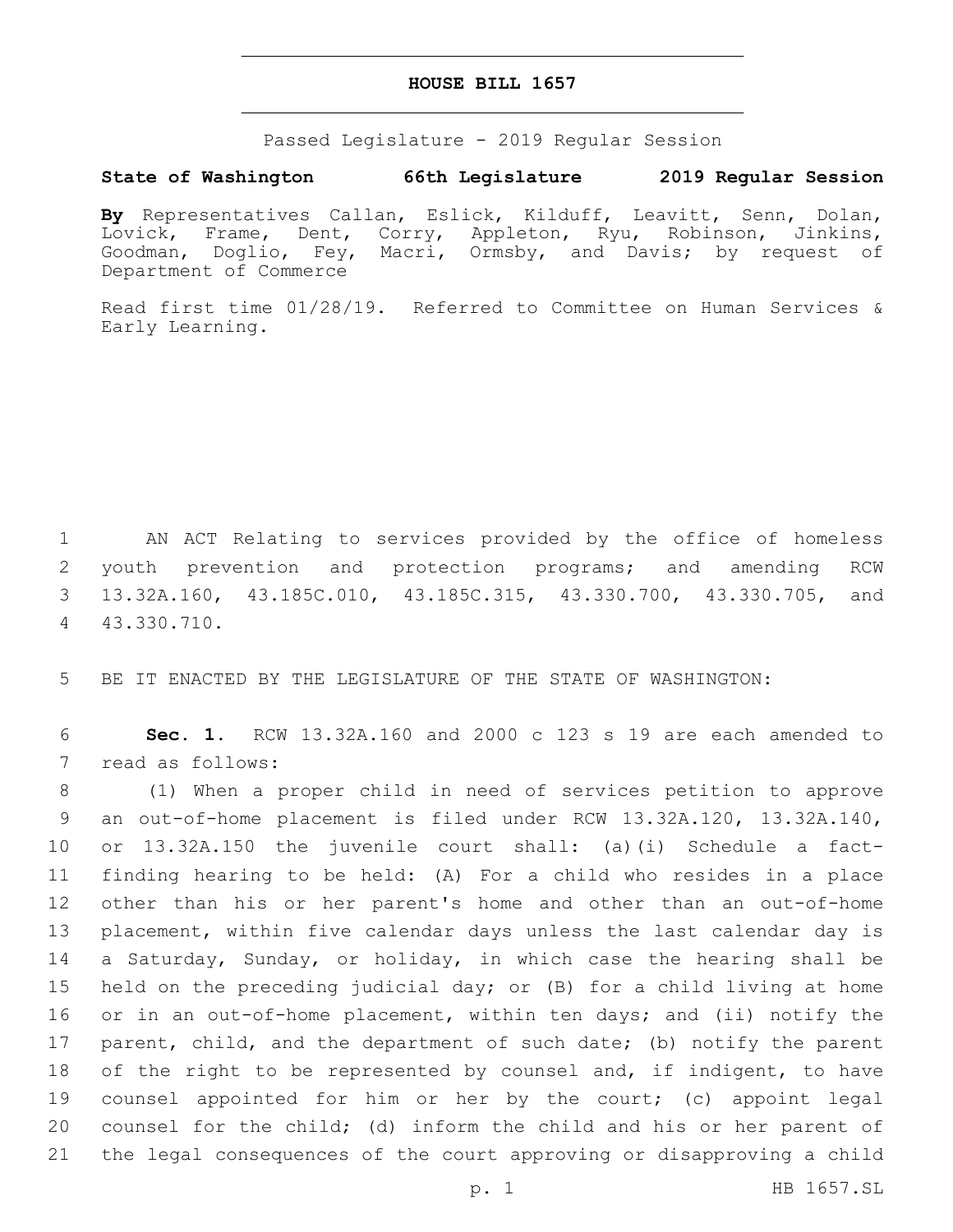in need of services petition; (e) notify the parents of their rights 2 under this chapter and chapters 11.88, 13.34, ((70.96A,)) and 71.34 RCW, including the right to file an at-risk youth petition, the right to submit an application for admission of their child to a treatment facility for alcohol, chemical dependency, or mental health treatment, and the right to file a guardianship petition; and (f) notify all parties, including the department, of their right to 8 present evidence at the fact-finding hearing.

 (2) Upon filing of a child in need of services petition, the child may be placed, if not already placed, by the department in a 11 crisis residential center, HOPE center, foster family home, group 12 home facility licensed under chapter 74.15 RCW, or any other suitable 13 residence ((other than a HOPE center)) to be determined by the department. The court may place a child in a crisis residential center for a temporary out-of-home placement as long as the 16 requirements of RCW 13.32A.125 are met.

 (3) If the child has been placed in a foster family home or group 18 care facility under chapter 74.15 RCW, the child shall remain there, 19 or in any other suitable residence as determined by the department, pending resolution of the petition by the court. Any placement may be reviewed by the court within three judicial days upon the request of 22 the juvenile or the juvenile's parent.

 **Sec. 2.** RCW 43.185C.010 and 2018 c 85 s 8 are each amended to read as follows:24

 The definitions in this section apply throughout this chapter 26 unless the context clearly requires otherwise.

 (1) "Administrator" means the individual who has the daily administrative responsibility of a crisis residential center.

 (2) "Child in need of services petition" means a petition filed 30 in juvenile court by a parent, child, or the department of ((social 31 and health services)) children, youth, and families seeking 32 adjudication of placement of the child.

 (3) "Community action agency" means a nonprofit private or public organization established under the economic opportunity act of 1964.

 (4) "Crisis residential center" means a secure or semi-secure facility established pursuant to chapter 74.13 RCW.

(5) "Department" means the department of commerce.

(6) "Director" means the director of the department of commerce.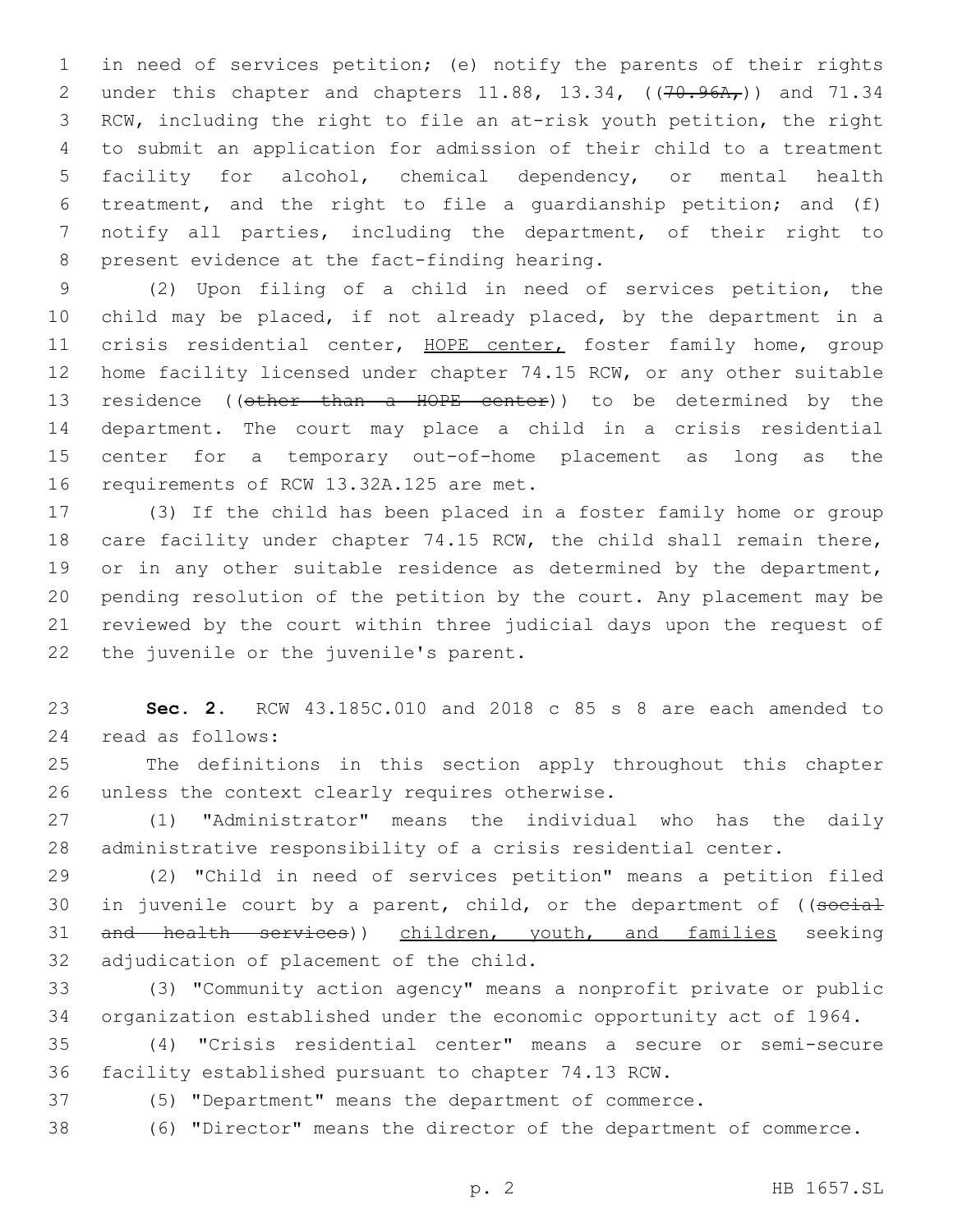(7) "Home security fund account" means the state treasury account receiving the state's portion of income from revenue from the sources established by RCW 36.22.179 and 36.22.1791, and all other sources directed to the homeless housing and assistance program.

 (8) "Homeless housing grant program" means the vehicle by which competitive grants are awarded by the department, utilizing moneys from the home security fund account, to local governments for programs directly related to housing homeless individuals and families, addressing the root causes of homelessness, preventing homelessness, collecting data on homeless individuals, and other efforts directly related to housing homeless persons.

 (9) "Homeless housing plan" means the five-year plan developed by the county or other local government to address housing for homeless 14 persons.

 (10) "Homeless housing program" means the program authorized under this chapter as administered by the department at the state level and by the local government or its designated subcontractor at 18 the local level.

 (11) "Homeless housing strategic plan" means the five-year plan developed by the department, in consultation with the interagency council on homelessness, the affordable housing advisory board, and 22 the state advisory council on homelessness.

 (12) "Homeless person" means an individual living outside or in a building not meant for human habitation or which they have no legal right to occupy, in an emergency shelter, or in a temporary housing program which may include a transitional and supportive housing program if habitation time limits exist. This definition includes substance abusers, people with mental illness, and sex offenders who are homeless.29

 (13) "HOPE center" means an agency licensed by the secretary of 31 the department of ((social and health services)) children, youth, and 32 families to provide temporary residential placement and other services to street youth. A street youth may remain in a HOPE center for thirty days while services are arranged and permanent placement is coordinated. No street youth may stay longer than thirty days unless approved by the department and any additional days approved by the department must be based on the unavailability of a long-term placement option. A street youth whose parent wants him or her returned to home may remain in a HOPE center until his or her parent 40 arranges return of the youth, not longer. All other street youth must

p. 3 HB 1657.SL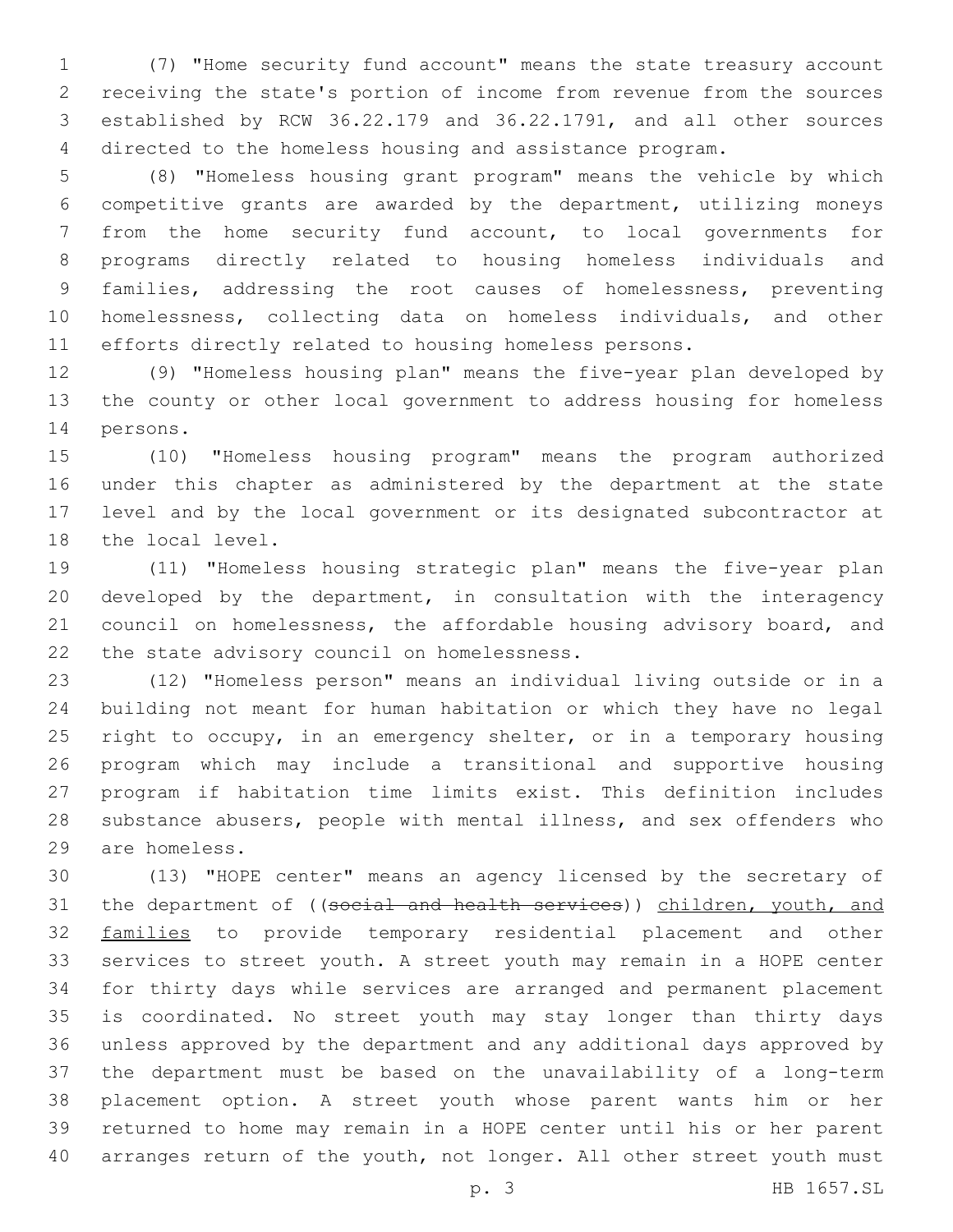have court approval under chapter 13.34 or 13.32A RCW to remain in a 2 HOPE center up to thirty days.

 (14) "Housing authority" means any of the public corporations 4 created by chapter 35.82 RCW.

 (15) "Housing continuum" means the progression of individuals along a housing-focused continuum with homelessness at one end and 7 homeownership at the other.

 (16) "Interagency council on homelessness" means a committee appointed by the governor and consisting of, at least, policy level representatives of the following entities: (a) The department of commerce; (b) the department of corrections; (c) the department of 12 ((social and health services)) children, youth, and families; (d) the department of veterans affairs; and (e) the department of health.

 (17) "Local government" means a county government in the state of Washington or a city government, if the legislative authority of the city affirmatively elects to accept the responsibility for housing 17 homeless persons within its borders.

 (18) "Local homeless housing task force" means a voluntary local committee created to advise a local government on the creation of a local homeless housing plan and participate in a local homeless housing program. It must include a representative of the county, a representative of the largest city located within the county, at least one homeless or formerly homeless person, such other members as may be required to maintain eligibility for federal funding related to housing programs and services and if feasible, a representative of a private nonprofit organization with experience in low-income 27 housing.

 (19) "Long-term private or public housing" means subsidized and unsubsidized rental or owner-occupied housing in which there is no established time limit for habitation of less than two years.

 (20) "Performance measurement" means the process of comparing specific measures of success against ultimate and interim goals.

 (21) "Secure facility" means a crisis residential center, or portion thereof, that has locking doors, locking windows, or a secured perimeter, designed and operated to prevent a child from 36 leaving without permission of the facility staff.

 (22) "Semi-secure facility" means any facility including, but not limited to, crisis residential centers or specialized foster family homes, operated in a manner to reasonably assure that youth placed there will not run away. Pursuant to rules established by the

p. 4 HB 1657.SL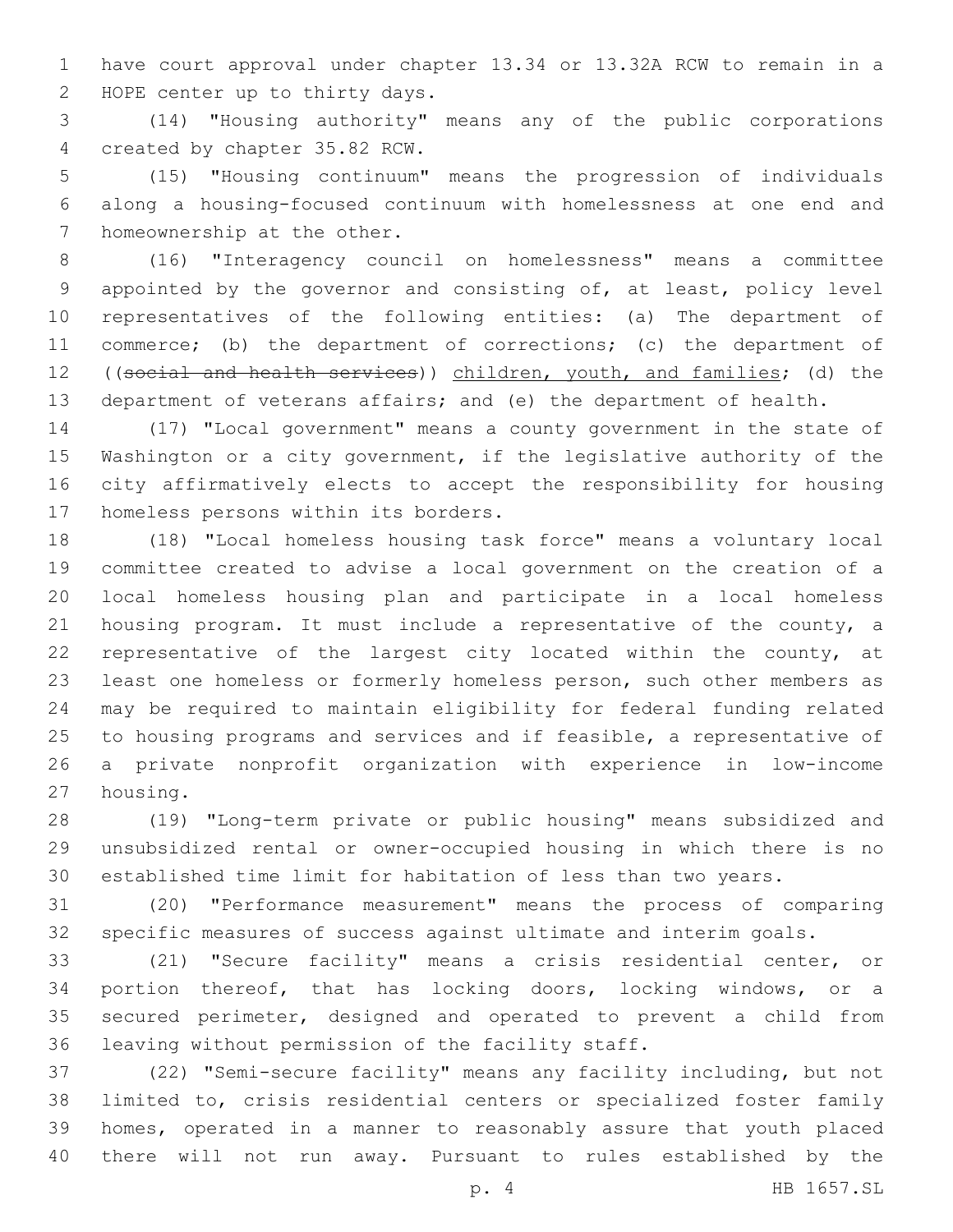facility administrator, the facility administrator shall establish reasonable hours for residents to come and go from the facility such that no residents are free to come and go at all hours of the day and night. To prevent residents from taking unreasonable actions, the facility administrator, where appropriate, may condition a resident's leaving the facility upon the resident being accompanied by the administrator or the administrator's designee and the resident may be required to notify the administrator or the administrator's designee of any intent to leave, his or her intended destination, and the 10 probable time of his or her return to the center.

 (23) "Staff secure facility" means a structured group care 12 facility licensed under rules adopted by the department of ((social 13 and health services)) children, youth, and families with a ratio of at least one adult staff member to every two children.

 (24) "Street outreach services" means a program that provides services and resources either directly or through referral to street youth and unaccompanied young adults as defined in RCW 43.330.702. 18 Services including crisis intervention, emergency supplies, case management, and referrals may be provided through community-based 20 outreach or drop-in centers.

 (25) "Washington homeless census" means an annual statewide census conducted as a collaborative effort by towns, cities, counties, community-based organizations, and state agencies, with the technical support and coordination of the department, to count and collect data on all homeless individuals in Washington.

 ( $(\overline{25})$ ) (26) "Washington homeless client management information system" means a database of information about homeless individuals in the state used to coordinate resources to assist homeless clients to obtain and retain housing and reach greater levels of self- sufficiency or economic independence when appropriate, depending upon 31 their individual situations.

 **Sec. 3.** RCW 43.185C.315 and 2017 c 277 s 7 are each amended to 33 read as follows:

34 (1) The department shall establish HOPE centers ((that provide no more than seventy-five beds)) across the state and may establish HOPE centers by contract, within funds appropriated by the legislature specifically for this purpose. HOPE centers shall be operated in a manner to reasonably assure that street youth placed there will not run away. Pursuant to rules established by the facility

p. 5 HB 1657.SL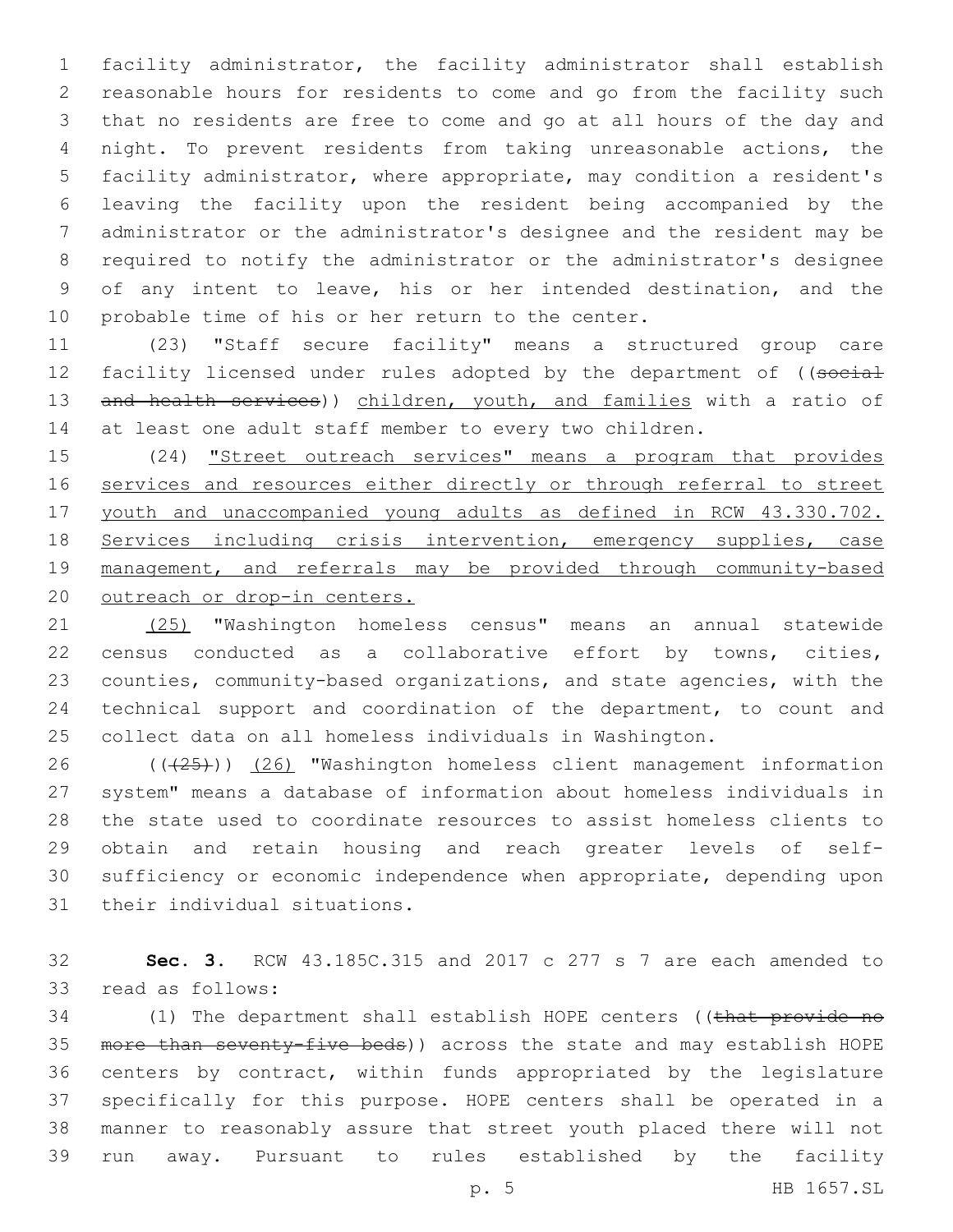administrator, residents may come and go from the facility at reasonable hours such that no residents are free to come and go at 3 all hours of the day and night. The facility administrator, where appropriate, may condition a resident's leaving the facility upon the resident being accompanied by the administrator or the administrator's designee and the resident may be required to notify the administrator or the administrator's designee of any intent to leave, his or her intended destination, and the probable time of his or her return to the HOPE center. Any street youth who runs away from a HOPE center shall not be readmitted unless specifically authorized 11 by the street youth's placement and liaison specialist, and the placement and liaison specialist shall document with specific factual findings an appropriate basis for readmitting any street youth to a HOPE center. HOPE centers are required to have the following:

15 (a) A license issued by the department of ((social and health 16 services)) children, youth, and families, including staff who meet 17 licensing qualifications;

18 (b) A ((professional with a master's degree in counseling, social 19 work, or related field and at least one year of experience working 20 with street youth or a bachelor of arts degree in social work or a 21 related field and five years of experience working with street youth. 22 This professional staff person)) case manager who may be a 23 contractual or a part-time employee, but must be available to work 24 with street youth in a HOPE center at a ratio of one to every fifteen 25 youth staying in a HOPE center. This ((professional)) case manager 26 shall be known as a placement and liaison specialist. Preference 27 shall be given to those ((professionals)) case managers who have 28 experience working with adolescents and are cross-credentialed in 29 mental health and chemical dependency. The placement and liaison 30 specialist shall:

31 (i) Conduct an assessment of the street youth that includes a 32 determination of the street youth's legal status regarding 33 residential placement;

34 (ii) Facilitate the street youth's return to his or her legally 35 authorized residence at the earliest possible date or initiate 36 processes to arrange legally authorized appropriate placement. Any 37 street youth who may meet the definition of dependent child under RCW 38 13.34.030 must be referred to the department of ((social and health 39 services)) children, youth, and families. The department of ((social 40 and health services)) children, youth, and families shall determine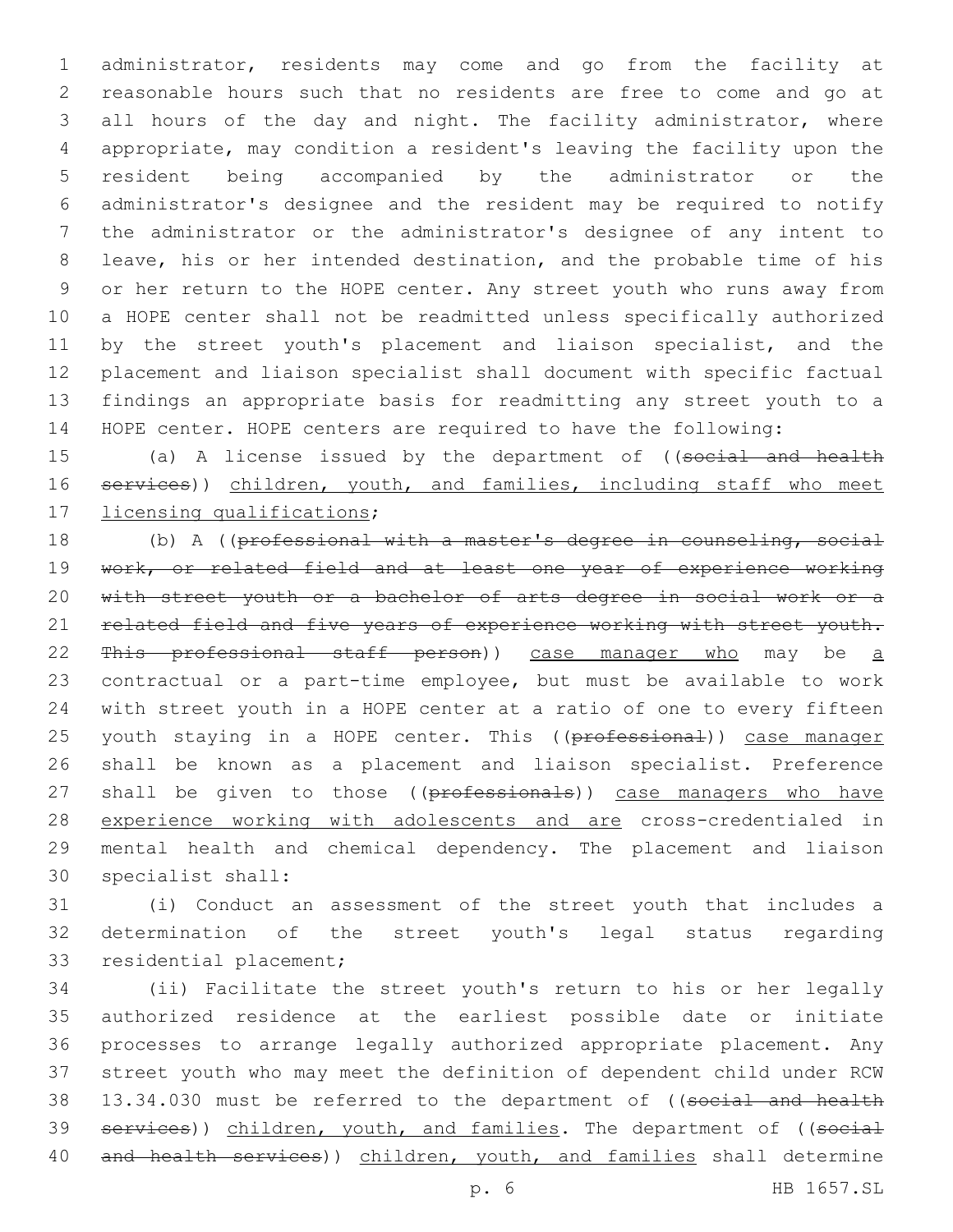whether a dependency petition should be filed under chapter 13.34 RCW. A shelter care hearing must be held within seventy-two hours to authorize out-of-home placement for any youth the department of ((social and health services)) children, youth, and families determines is appropriate for out-of-home placement under chapter 13.34 RCW. All of the provisions of chapter 13.32A RCW must be followed for children in need of services or at-risk youth;

 (iii) Interface with other relevant resources and system representatives to secure long-term residential placement and other 10 needed services for the street youth;

 (iv) Be assigned immediately to each youth and meet with the 12 youth within eight hours of the youth receiving HOPE center services;

 (v) Facilitate a physical examination of any street youth who has not seen a physician within one year prior to residence at a HOPE center and facilitate evaluation by a county-designated mental health professional, a chemical dependency specialist, or both if 17 appropriate; and

 (vi) Arrange an educational assessment to measure the street youth's competency level in reading, writing, and basic mathematics, and that will measure learning disabilities or special needs;

 (c) Staff trained in development needs of street youth as 22 determined by the department, including but not limited to an ((administrator who is a professional with a master's degree in 24 counseling, social work, or a related field and at least one year of 25 experience working with street youth, or a bachelor of arts degree in social work or a related field and five years of experience working 27 with street youth,)) on-site program manager who must work with the placement and liaison specialist to provide appropriate services on 29 site;

 (d) A data collection system that measures outcomes for the population served, and enables research and evaluation that can be used for future program development and service delivery. Data collection systems must have confidentiality rules and protocols 34 developed by the department;

 (e) Notification requirements that meet the notification requirements of chapter 13.32A RCW. The youth's arrival date and time must be logged at intake by HOPE center staff. The staff must immediately notify law enforcement and dependency caseworkers if a street youth runs away from a HOPE center. A child may be transferred to a secure facility as defined in RCW 13.32A.030 whenever the staff

p. 7 HB 1657.SL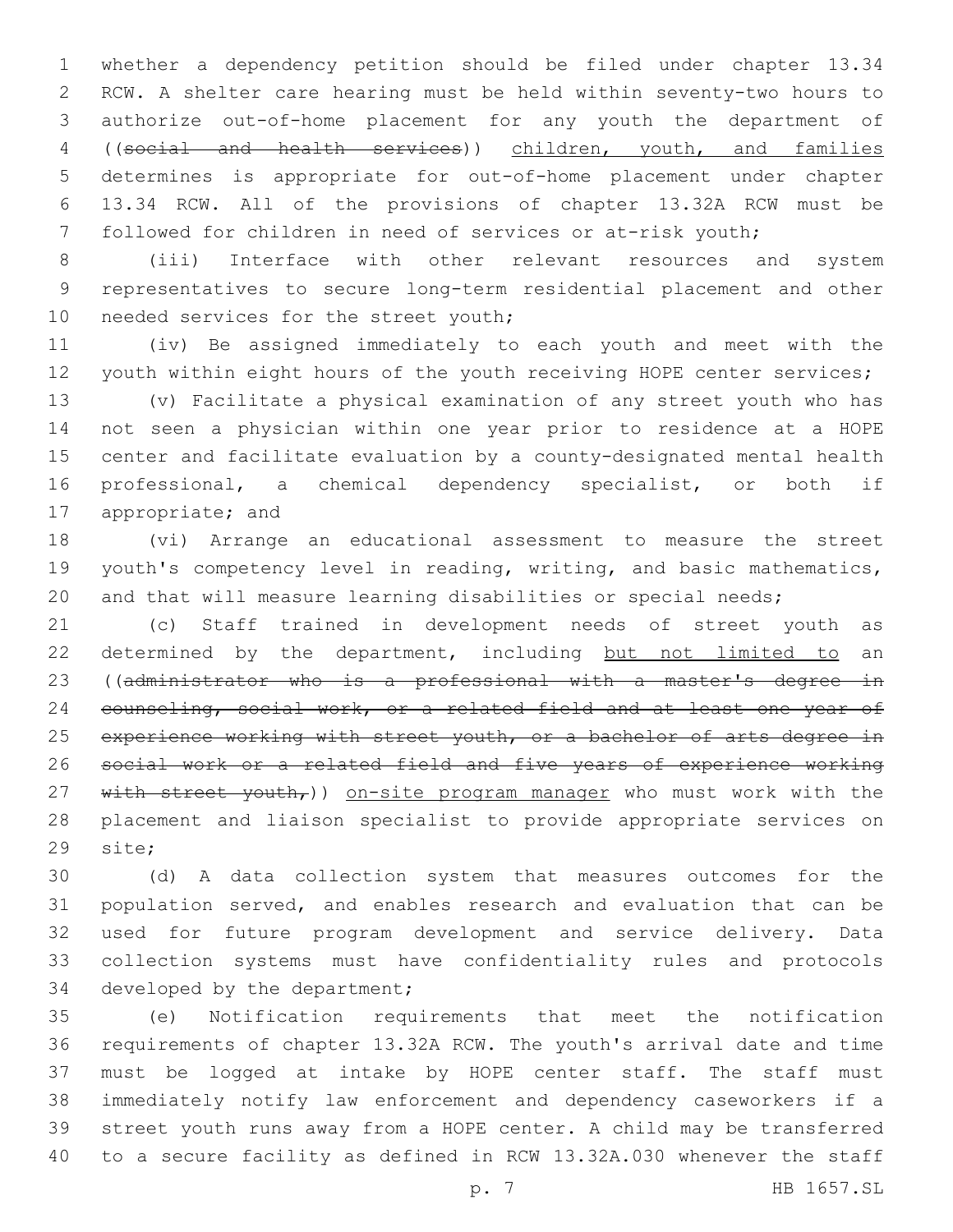reasonably believes that a street youth is likely to leave the HOPE center and not return after full consideration of the factors set forth in RCW 43.185C.290(2)(a) (i) and (ii). The street youth's temporary placement in the HOPE center must be authorized by the 5 court or the secretary of the department of ((social and health services)) children, youth, and families if the youth is a dependent 7 of the state under chapter 13.34 RCW or the department of ((social 8 and health services)) children, youth, and families is responsible for the youth under chapter 13.32A RCW, or by the youth's parent or legal custodian, until such time as the parent can retrieve the youth 11 who is returning to home;

12 (f) HOPE centers must identify to the department of ((social and 13 health services)) children, youth, and families any street youth it serves who is not returning promptly to home. The department of 15 ((social and health services)) children, youth, and families then must contact the missing children's clearinghouse identified in chapter 13.60 RCW and either report the youth's location or report that the youth is the subject of a dependency action and the parent 19 should receive notice from the department of ((social and health 20 services)) children, youth, and families; and

 (g) Services that provide counseling and education to the street 22 youth.

 (2) The department shall award contracts for the operation of HOPE center beds with the goal of facilitating the coordination of services provided for youth by such programs and those services provided by secure and semi-secure crisis residential centers.

 (3) Subject to funds appropriated for this purpose, the department must incrementally increase the number of available HOPE beds by at least seventeen beds in fiscal year 2017, at least seventeen beds in fiscal year 2018, and at least seventeen beds in fiscal year 2019, such that by July 1, 2019, seventy-five HOPE beds are established and operated throughout the state as set forth in 33 subsection (1) of this section.

 (4) Subject to funds appropriated for this purpose, the beds 35 available in HOPE centers shall be increased incrementally ((beyond the limit of seventy-five set forth in subsection (1) of this section)). The additional capacity shall be distributed around the state based upon need and, to the extent feasible, shall be geographically situated so that HOPE beds are available across the state. In determining the need for increased numbers of HOPE beds in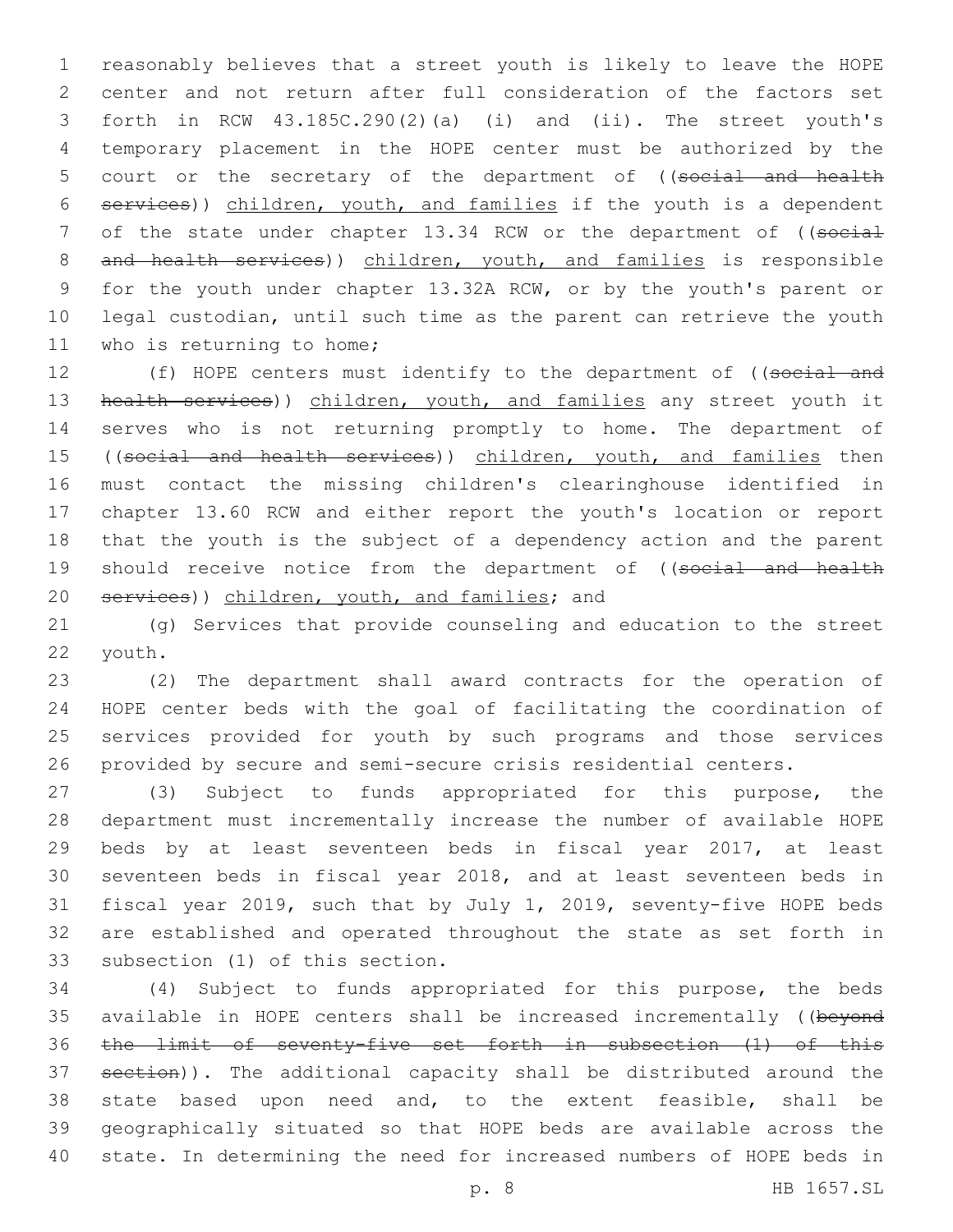a particular county or counties, one of the considerations should be 2 the volume of truancy petitions filed there.

 **Sec. 4.** RCW 43.330.700 and 2015 c 69 s 4 are each amended to 4 read as follows:

 (1) The legislature finds that every night thousands of homeless youth in Washington go to sleep without the safety, stability, and support of a family or a home. This population is exposed to an increased level of violence, human trafficking, and exploitation resulting in a higher incidence of substance abuse, illness, and death. The prevention and reduction of youth and young adult homelessness and protection of homeless youth is of key concern to the state. Nothing in chapter 69, Laws of 2015 is meant to diminish the work accomplished by the implementation of Becca legislation but rather, the intent of the legislature is to further enhance the state's efforts in working with unaccompanied homeless youth and runaways to encourage family reconciliation or permanent housing and support through dependency when family reconciliation is not a viable 18 alternative.

 (2) Successfully addressing youth and young adult homelessness ensures that homeless youth and young adults in our state have the support they need to thrive and avoid involvement in the justice system, human trafficking, long-term, avoidable use of public 23 benefits, and extended adult homelessness.

 (3) Providing appropriate, relevant, and readily accessible services is critical for addressing one-time, episodic, or longer- term homelessness among youth and young adults, and keeping homeless youth and young adults safe, housed, and connected to family.

 (4) The coordination of statewide programs to combat youth and young adult homelessness should include programs addressing both 30 youth and young adults. ((However, the legislature acknowledges that 31 eurrent law and)) In some instances, best practices mandate that youth programs and young adult programs be segregated in their implementation; however, in other instances, innovative approaches 34 can ensure the health and safety of both populations while serving them together, allowing for alignment with federal programs and funding opportunities, application of adolescent neurodevelopment 37 research, and maximization of capacity to serve more dispersed populations in rural areas. The legislature further finds that the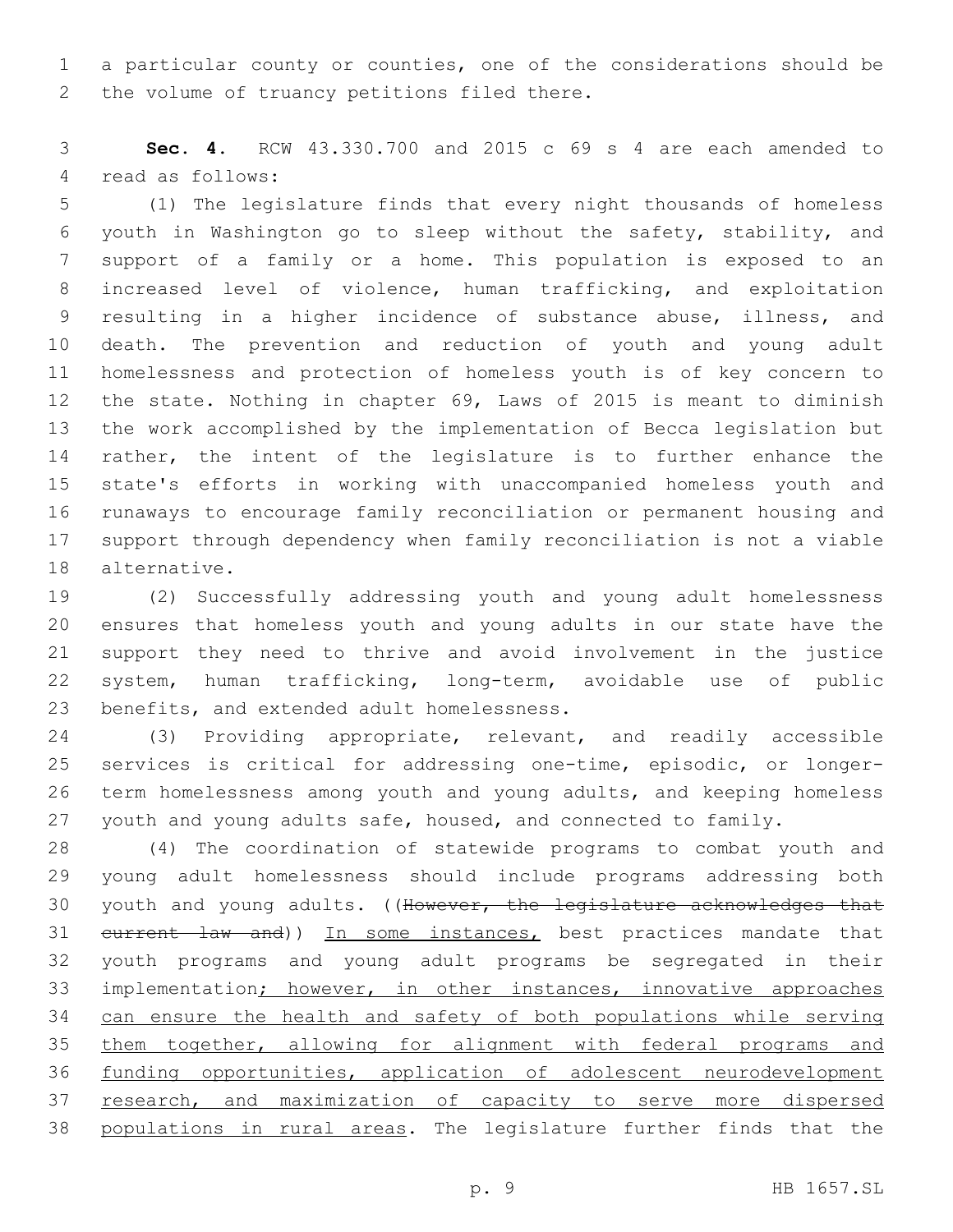differing needs of these populations should be considered when assessing which programs are relevant and appropriate.

 (5) To successfully reduce and prevent youth and young adult homelessness, it is the goal of the legislature to have the following 5 key components available and accessible:

 (a) Stable housing: It is the goal of the legislature to provide a safe and healthy place for homeless youth to sleep each night until permanency can be reached. Every homeless young adult in our state deserves access to housing that gives them a safe, healthy, and supported launching pad to adulthood. Every family in crisis should have appropriate support as they work to keep their children housed and safe. It is the goal of the legislature that every homeless youth discharged from a public system of care in our state will not be 14 discharged into homelessness.

 (b) Family reconciliation: All homeless youth should have access to services that support reunification with immediate family. When reunification is not possible for homeless youth, youth should be 18 placed in the custody of the department of ((social and health 19 services)) children, youth, and families.

 (c) Permanent connections: Every homeless young adult should have opportunities to establish positive, healthy relationships with adults, including family members, employers, landlords, teachers, and community members, with whom they can maintain connections and from whom they can receive ongoing, long-term support to help them develop the skills and experiences necessary to achieve a successful 26 transition to adulthood.

 (d) Education and employment: Every homeless young adult in our state deserves the opportunity and support they need to complete their high school education and pursue additional education and training. It is the goal of the legislature that every homeless young adult in our state will have the opportunity to engage in employment training and be able to access employment. With both education and employment support and opportunities, young adults will have the skills they need to become self-sufficient, self-reliant, and 35 independent.

 (e) Social and emotional well-being: Every homeless youth and young adult in our state should have access to both behavioral health care and physical health care. Every state-funded program for homeless youth and young adults must endeavor to identify, encourage,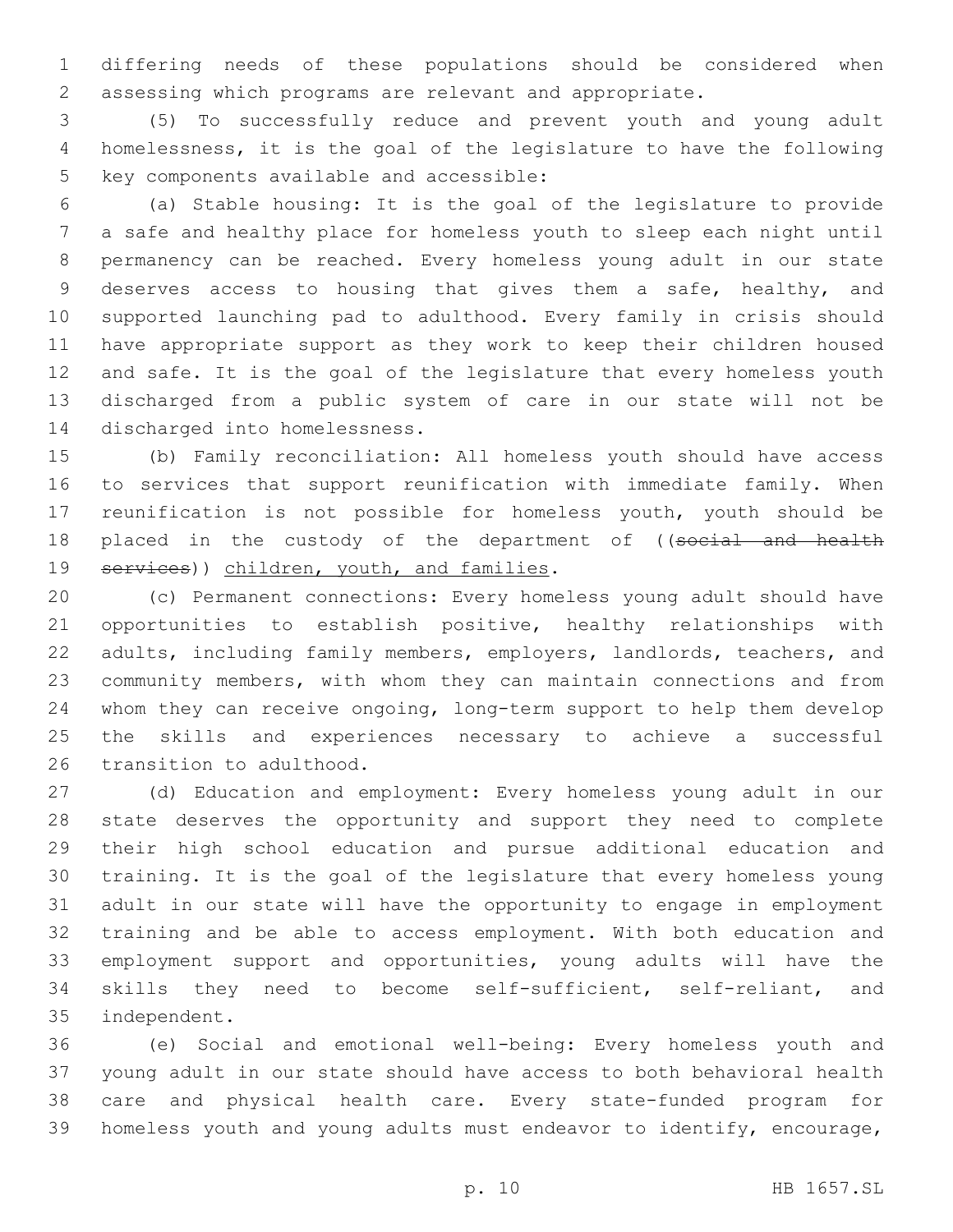and nurture each youth's strengths and abilities and demonstrate a 2 commitment to youth-centered programming.

 **Sec. 5.** RCW 43.330.705 and 2015 c 69 s 5 are each amended to 4 read as follows:

 (1) There is created the office of homeless youth prevention and 6 protection programs within the department.

 (2) Activities of the office of homeless youth prevention and protection programs must be carried out by a director of the office of homeless youth prevention and protection programs, supervised by the director of the department or his or her designee.

 (3) The office of homeless youth prevention and protection programs is responsible for leading efforts under this subchapter to coordinate a spectrum of ongoing and future funding, policy, and 14 practice efforts related to homeless youth and improving the safety, 15 health, and welfare of homeless youth in this state.

 (4) The measurable goals of the office of homeless youth prevention and protection programs are to: (a) Measurably decrease the number of homeless youth and young adults by identifying programs that address the initial causes of homelessness, and (b) measurably increase permanency rates among homeless youth by decreasing the length and occurrences of youth homelessness caused by a youth's 22 separation from family or a legal guardian.

 (5) The office of homeless youth prevention and protection programs shall (a) gather data and outcome measures, (b) initiate data-sharing agreements, (c) develop specific recommendations and timelines to address funding, policy, and practice gaps within the 27 state system for addressing the five ((priority service areas 28 identified)) key components in RCW 43.330.700, (d) make reports, (e) increase system integration and coordinate efforts to prevent state systems from discharging youth and young adults into homelessness, (f) develop measures to include by county and statewide the number of homeless youth, dependency status, family reunification status, housing status, program participation, and runaway status, and (g) develop a comprehensive plan to encourage identification of youth experiencing homelessness, promote family stability, and eliminate 36 youth and young adult homelessness.

 (6)(a) The office of homeless youth prevention and protection programs shall regularly consult with an advisory committee, comprised of advocates, at least two legislators, at least two parent

p. 11 HB 1657.SL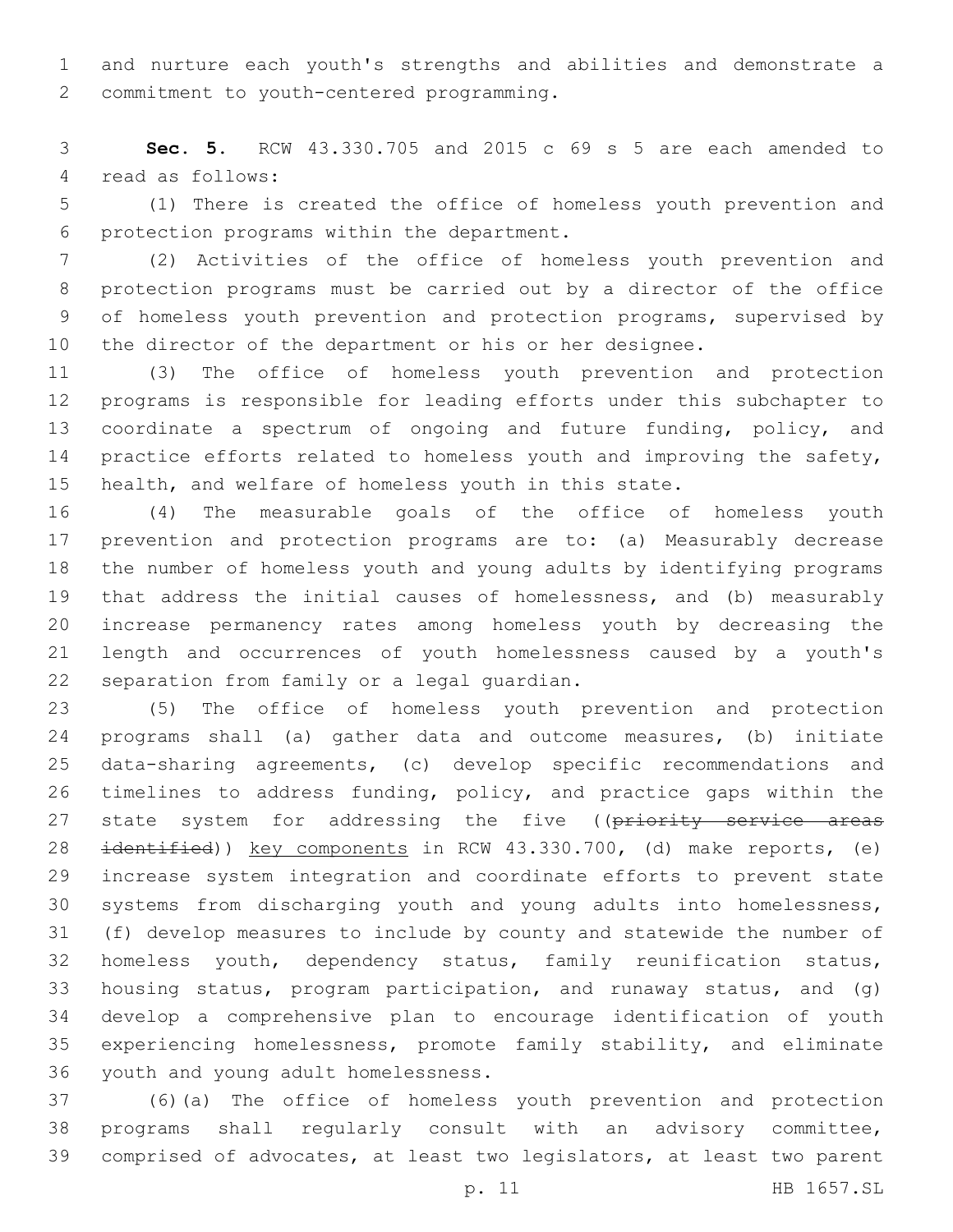1 advocates, at least two youth representatives, at least one representative from law enforcement, service providers, and other stakeholders knowledgeable in the provision of services to homeless youth and young adults, including the prevention of youth and young adult homelessness, the dependency system, and family reunification, for a total of twelve members. The advisory committee shall provide guidance and recommendations to the office of homeless youth prevention and protection programs regarding funding, policy, and 9 practice gaps within and among state programs.

(b) The advisory committee must be staffed by the department.

 (c) The members of the advisory committee must be appointed by the governor, except for the legislators who must be appointed by the speaker of the house of representatives and the president of the 14 senate.

 (d) The advisory committee must have its initial meeting no later 16 than March 1, 2016.

 (7) The office of homeless youth prevention and protection programs must be operational no later than January 1, 2016. Transfer 19 of powers, duties, and functions of the department of ((social and 20 health services)) children, youth, and families to the department of commerce pertaining to youth homeless services and programs identified in RCW 43.330.710(2) may occur before this date.

 **Sec. 6.** RCW 43.330.710 and 2015 c 69 s 7 are each amended to read as follows:24

 (1)(a) The office of homeless youth prevention and protection programs shall report to the director or the director's designee.

 (b)(i) The office of homeless youth prevention and protection programs may distribute grants to providers who serve homeless youth 29 and young adults throughout the state.

30 (ii) The grants must fund services in the five ((priority service 31 areas identified)) key components in RCW 43.330.700.

 (iii) The grants must be expended on a statewide basis and may be used to support direct services, as well as technical assistance, 34 evaluation, and capacity building.

 (2) The office of homeless youth prevention and protection programs shall provide management and oversight guidance and 37 direction to the following programs:

- (a) HOPE centers as described in RCW 43.185C.315;
- (b) Crisis residential centers as described in RCW 43.185C.295;

p. 12 HB 1657.SL